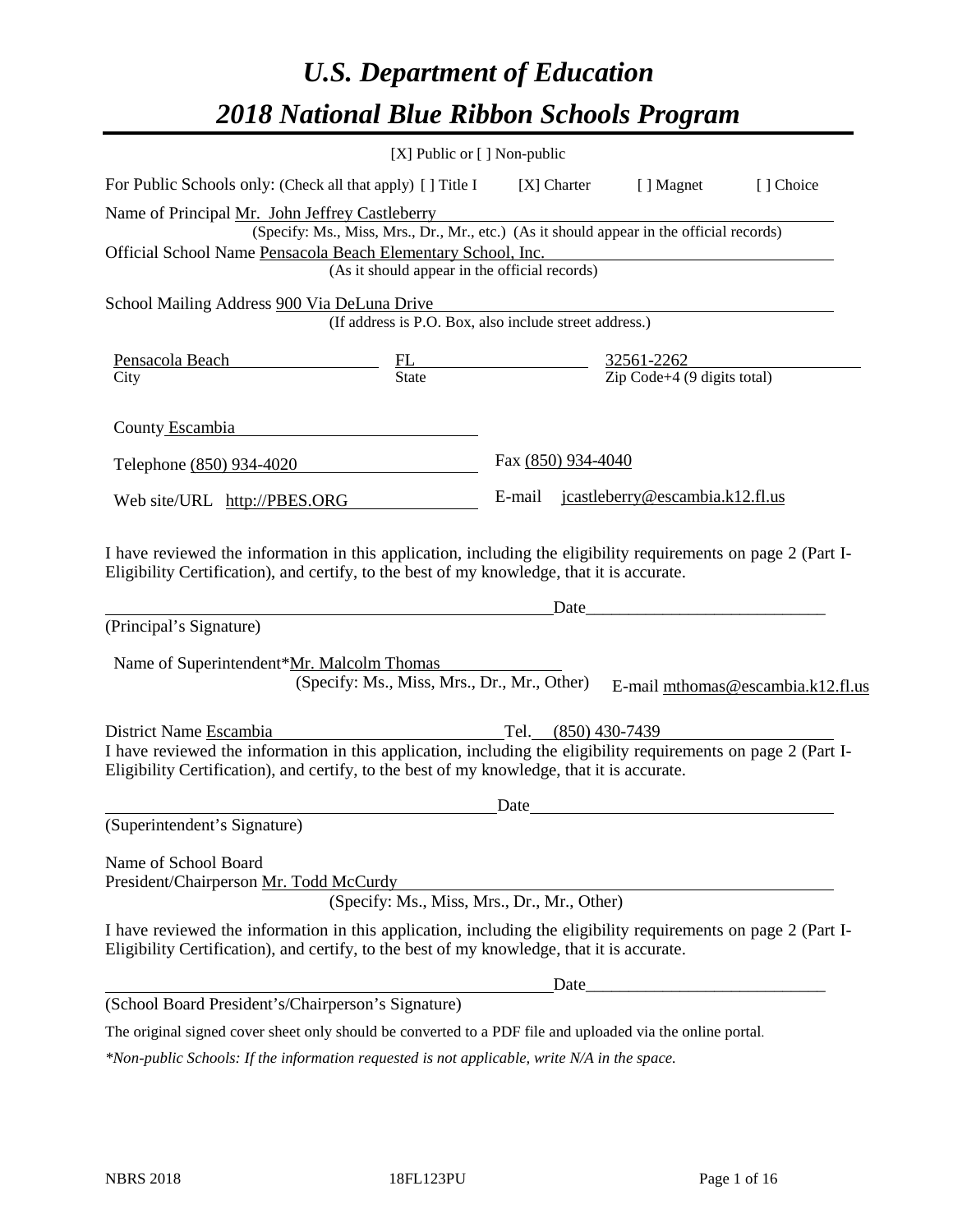The signatures on the first page of this application (cover page) certify that each of the statements below, concerning the school's eligibility and compliance with U.S. Department of Education and National Blue Ribbon Schools requirements, are true and correct.

- 1. The school configuration includes one or more of grades K-12. (Schools on the same campus with one principal, even a K-12 school, must apply as an entire school.)
- 2. All nominated public schools must meet the state's performance targets in reading (or English language arts) and mathematics and other academic indicators (i.e., attendance rate and graduation rate), for the all students group and all subgroups, including having participation rates of at least 95 percent using the most recent accountability results available for nomination.
- 3. To meet final eligibility, all nominated public schools must be certified by states prior to September 2018 in order to meet all eligibility requirements. Any status appeals must be resolved at least two weeks before the awards ceremony for the school to receive the award.
- 4. If the school includes grades 7 or higher, the school must have foreign language as a part of its curriculum.
- 5. The school has been in existence for five full years, that is, from at least September 2012 and each tested grade must have been part of the school for the past three years.
- 6. The nominated school has not received the National Blue Ribbon Schools award in the past five years: 2013, 2014, 2015, 2016, or 2017.
- 7. The nominated school has no history of testing irregularities, nor have charges of irregularities been brought against the school at the time of nomination. The U.S. Department of Education reserves the right to disqualify a school's application and/or rescind a school's award if irregularities are later discovered and proven by the state.
- 8. The nominated school has not been identified by the state as "persistently dangerous" within the last two years.
- 9. The nominated school or district is not refusing Office of Civil Rights (OCR) access to information necessary to investigate a civil rights complaint or to conduct a district-wide compliance review.
- 10. The OCR has not issued a violation letter of findings to the school district concluding that the nominated school or the district as a whole has violated one or more of the civil rights statutes. A violation letter of findings will not be considered outstanding if OCR has accepted a corrective action plan from the district to remedy the violation.
- 11. The U.S. Department of Justice does not have a pending suit alleging that the nominated school or the school district as a whole has violated one or more of the civil rights statutes or the Constitution's equal protection clause.
- 12. There are no findings of violations of the Individuals with Disabilities Education Act in a U.S. Department of Education monitoring report that apply to the school or school district in question; or if there are such findings, the state or district has corrected, or agreed to correct, the findings.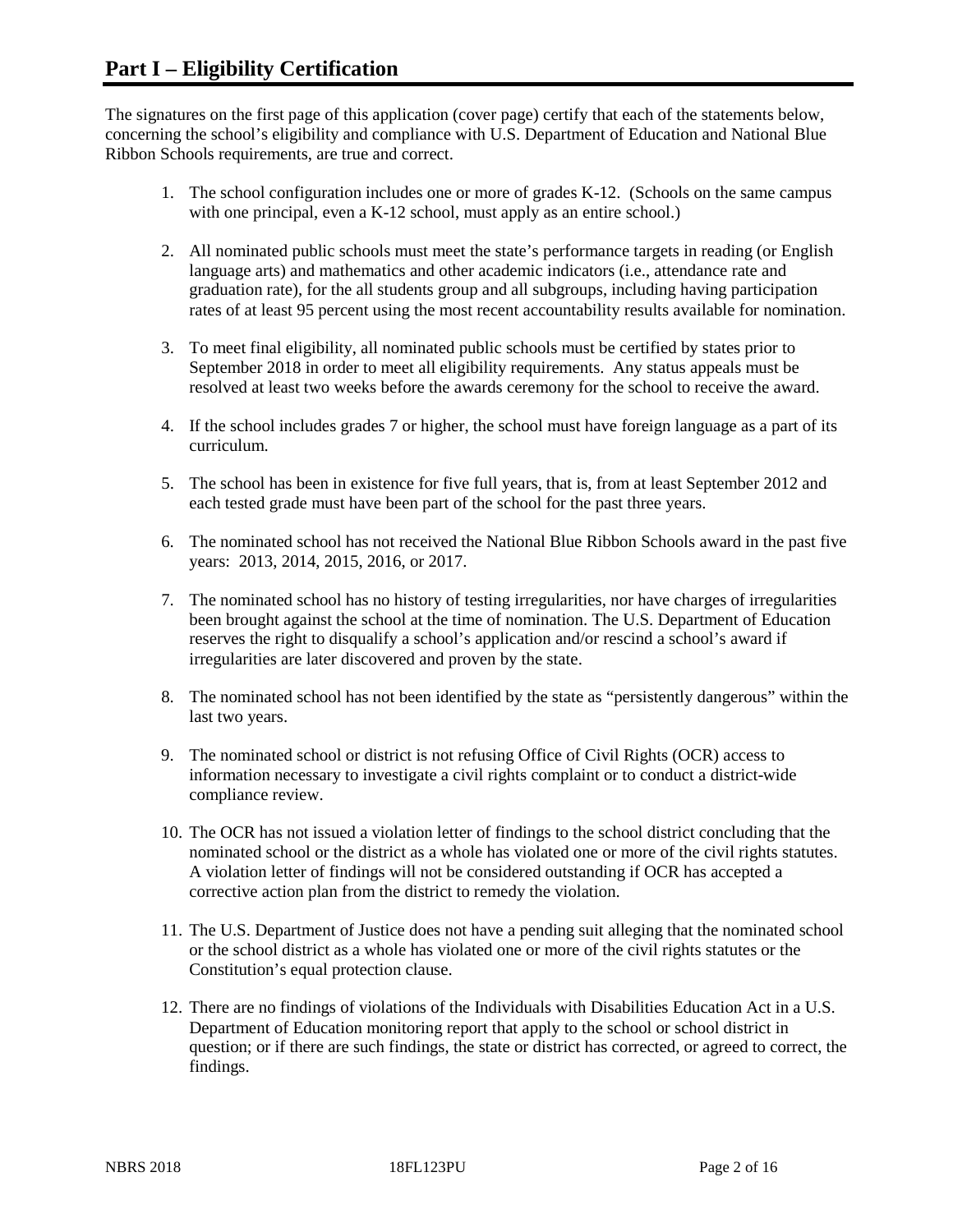# **PART II - DEMOGRAPHIC DATA**

#### **Data should be provided for the most recent school year (2017-2018) unless otherwise stated.**

#### **DISTRICT**

1. Number of schools in the district  $\frac{31}{21}$  Elementary schools (includes K-8) (per district designation): 10 Middle/Junior high schools 7 High schools 0 K-12 schools

48 TOTAL

**SCHOOL** (To be completed by all schools)

2. Category that best describes the area where the school is located:

[] Urban or large central city [X] Suburban [] Rural or small city/town

3. Number of students as of October 1, 2017 enrolled at each grade level or its equivalent in applying school:

| Grade                           | # of         | # of Females | <b>Grade Total</b> |
|---------------------------------|--------------|--------------|--------------------|
|                                 | <b>Males</b> |              |                    |
| <b>PreK</b>                     | 0            | 0            | 0                  |
| $\mathbf K$                     | 9            | 11           | 20                 |
| $\mathbf{1}$                    | 11           | 11           | 22                 |
| 2                               | 12           | 12           | 24                 |
| 3                               | 13           | 10           | 23                 |
| 4                               | 13           | 15           | 28                 |
| 5                               | 12           | 10           | 22                 |
| 6                               | 0            | 0            | 0                  |
| 7                               | 0            | 0            | 0                  |
| 8                               | 0            | 0            | 0                  |
| 9                               | 0            | 0            | 0                  |
| 10                              | 0            | 0            | 0                  |
| 11                              | 0            | 0            | 0                  |
| 12 or higher                    | 0            | 0            | 0                  |
| <b>Total</b><br><b>Students</b> | 70           | 69           | 139                |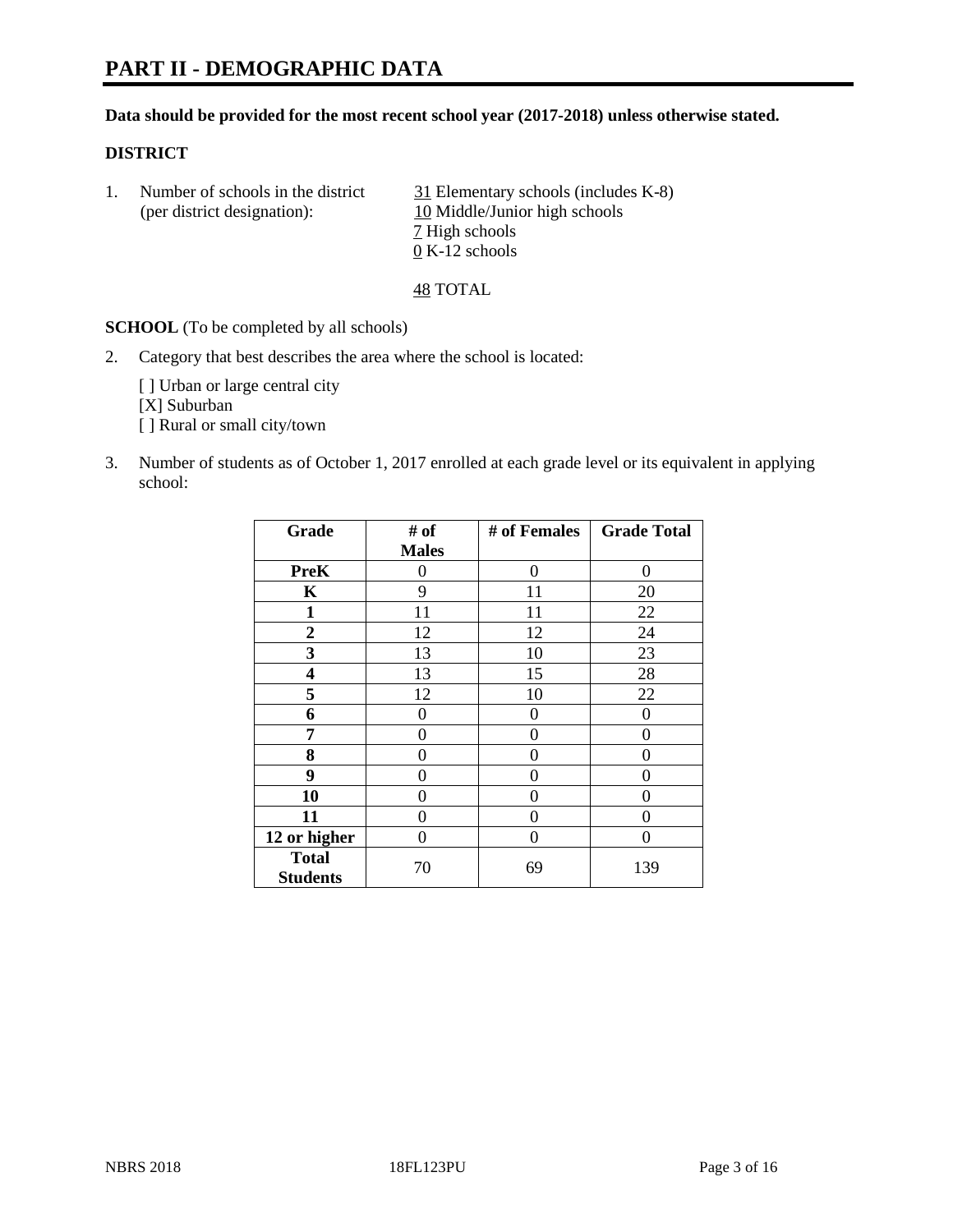the school: 1 % Asian

4. Racial/ethnic composition of  $\qquad 0\%$  American Indian or Alaska Native 0 % Black or African American 2 % Hispanic or Latino 3 % Native Hawaiian or Other Pacific Islander 86 % White 8 % Two or more races **100 % Total**

(Only these seven standard categories should be used to report the racial/ethnic composition of your school. The Final Guidance on Maintaining, Collecting, and Reporting Racial and Ethnic Data to the U.S. Department of Education published in the October 19, 2007 *Federal Register* provides definitions for each of the seven categories.)

5. Student turnover, or mobility rate, during the 2016 – 2017 school year: 13%

If the mobility rate is above 15%, please explain.

This rate should be calculated using the grid below. The answer to (6) is the mobility rate.

| <b>Steps For Determining Mobility Rate</b>         | Answer |
|----------------------------------------------------|--------|
| $(1)$ Number of students who transferred to        |        |
| the school after October 1, 2016 until the         | 6      |
| end of the 2016-2017 school year                   |        |
| (2) Number of students who transferred             |        |
| <i>from</i> the school after October 1, 2016 until | 13     |
| the end of the 2016-2017 school year               |        |
| (3) Total of all transferred students [sum of      | 19     |
| rows $(1)$ and $(2)$ ]                             |        |
| (4) Total number of students in the school as      |        |
| of October 1, 2016                                 | 152    |
| (5) Total transferred students in row (3)          |        |
| divided by total students in row (4)               | 0.13   |
| $(6)$ Amount in row $(5)$ multiplied by 100        | 13     |

6. English Language Learners (ELL) in the school:  $0\%$ 

0 Total number ELL

Specify each non-English language represented in the school (separate languages by commas):

7. Students eligible for free/reduced-priced meals:  $0\%$ Total number students who qualify:  $\qquad 0$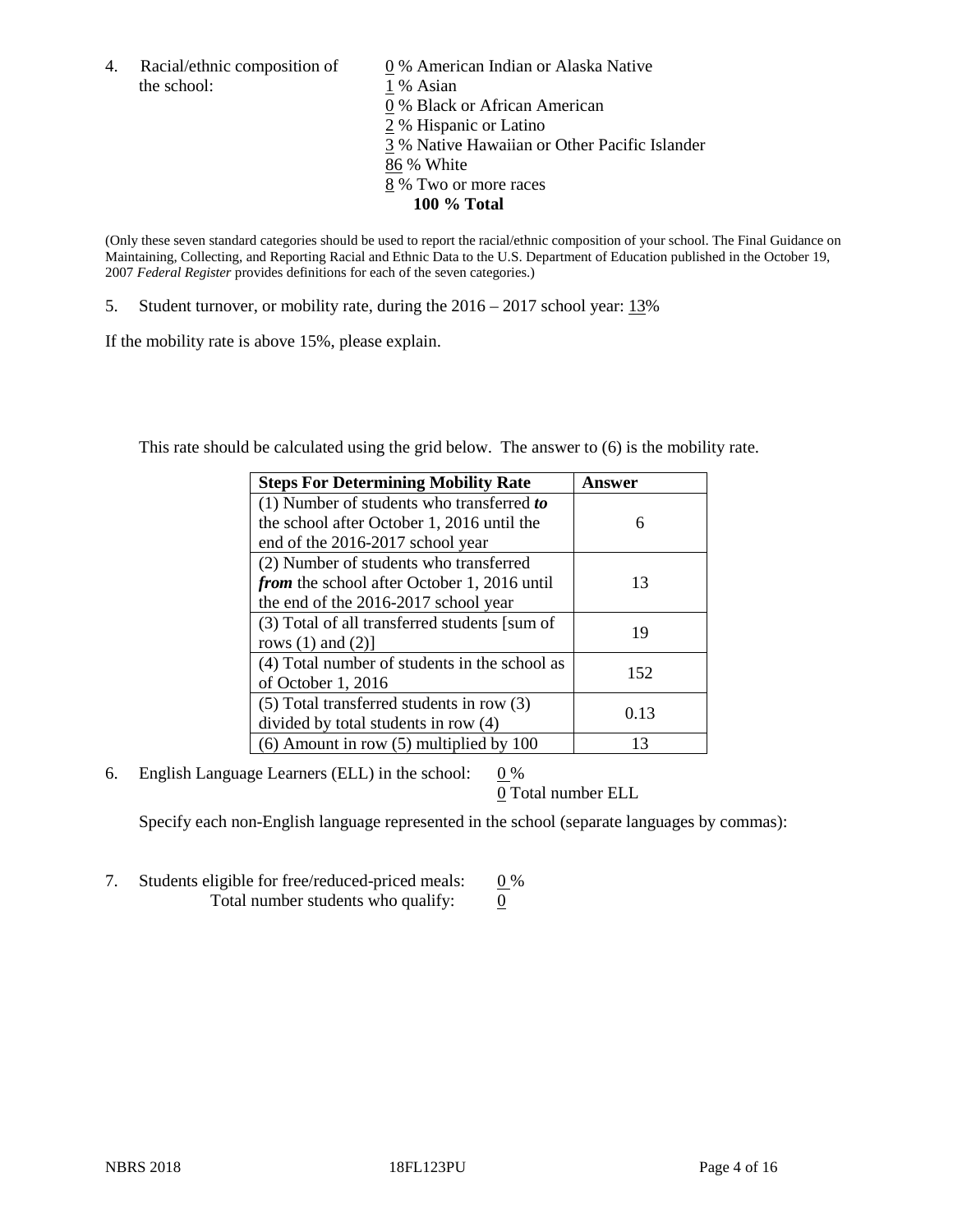2 Total number of students served

Indicate below the number of students with disabilities according to conditions designated in the Individuals with Disabilities Education Act. Do not add additional conditions. It is possible that students may be classified in more than one condition.

| 0 Autism                         | 0 Multiple Disabilities                 |
|----------------------------------|-----------------------------------------|
| 0 Deafness                       | 0 Orthopedic Impairment                 |
| 0 Deaf-Blindness                 | 0 Other Health Impaired                 |
| <b>0</b> Developmentally Delayed | 0 Specific Learning Disability          |
| 0 Emotional Disturbance          | 2 Speech or Language Impairment         |
| 0 Hearing Impairment             | 0 Traumatic Brain Injury                |
| 0 Intellectual Disability        | 0 Visual Impairment Including Blindness |

- 9. Number of years the principal has been in her/his position at this school: 14
- 10. Use Full-Time Equivalents (FTEs), rounded to nearest whole numeral, to indicate the number of school staff in each of the categories below:

|                                                                                                                                                                                                                                | <b>Number of Staff</b>      |
|--------------------------------------------------------------------------------------------------------------------------------------------------------------------------------------------------------------------------------|-----------------------------|
| Administrators                                                                                                                                                                                                                 |                             |
| Classroom teachers including those<br>teaching high school specialty<br>subjects, e.g., third grade teacher,<br>history teacher, algebra teacher.                                                                              | 7                           |
| Resource teachers/specialists/coaches<br>e.g., reading specialist, science coach,<br>special education teacher, technology<br>specialist, art teacher, etc.                                                                    | 5                           |
| Paraprofessionals under the<br>supervision of a professional<br>supporting single, group, or classroom<br>students.                                                                                                            | $\mathcal{D}_{\mathcal{L}}$ |
| Student support personnel<br>e.g., guidance counselors, behavior<br>interventionists, mental/physical<br>health service providers,<br>psychologists, family engagement<br>liaisons, career/college attainment<br>coaches, etc. | $\Omega$                    |

11. Average student-classroom teacher ratio, that is, the number of students in the school divided by the FTE of classroom teachers, e.g.,  $22:1$  19:1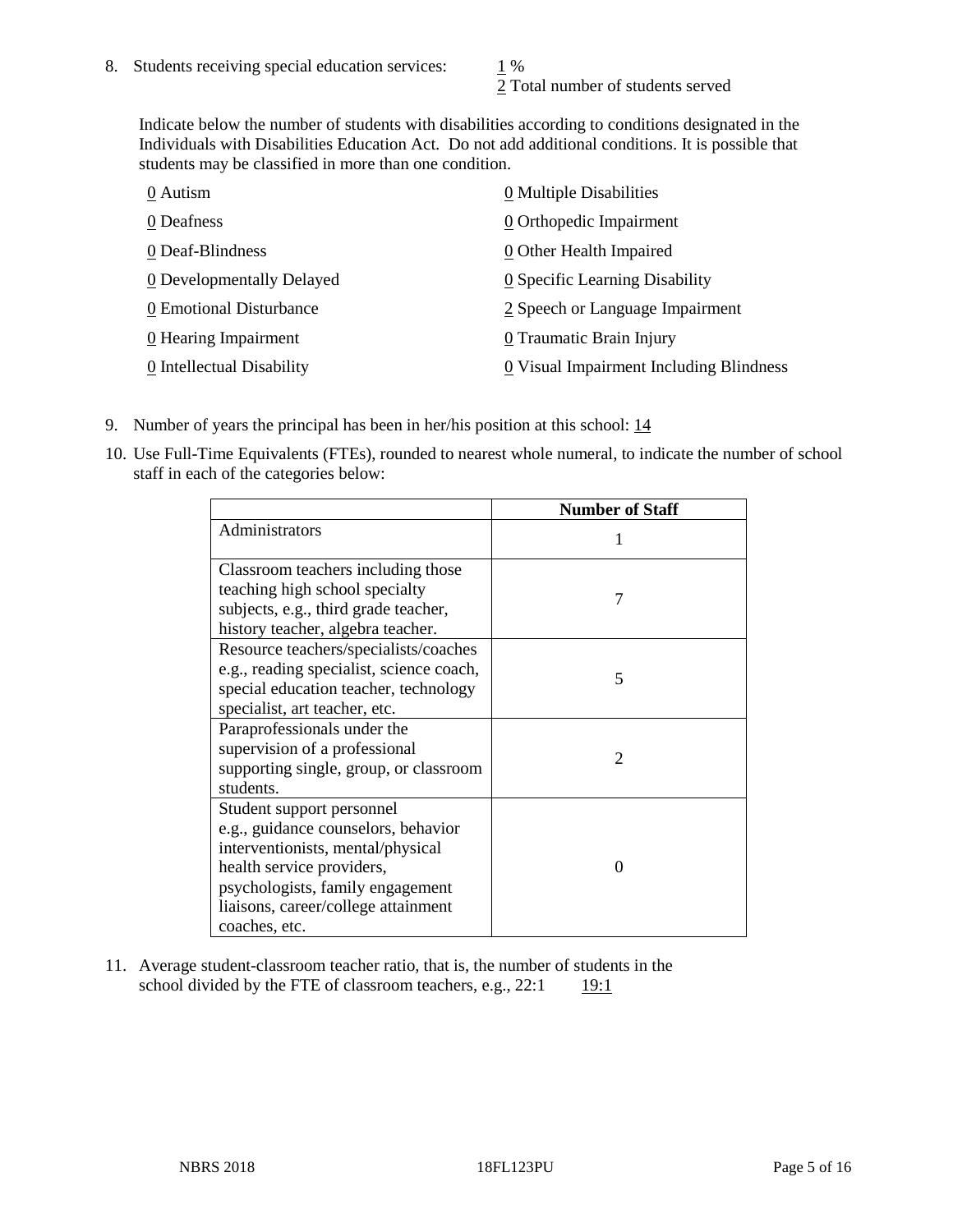12. Show daily student attendance rates. Only high schools need to supply yearly graduation rates.

| <b>Required Information</b> | 2016-2017 | $2015 - 2016$ | 2014-2015 | 2013-2014 | 2012-2013 |
|-----------------------------|-----------|---------------|-----------|-----------|-----------|
| Daily student attendance    | 96%       | 97%           | 95%       | 96%       | 96%       |
| High school graduation rate | 0%        | 0%            | 0%        | 9%        | 0%        |

#### 13. **For high schools only, that is, schools ending in grade 12 or higher.**

Show percentages to indicate the post-secondary status of students who graduated in Spring 2017.

| <b>Post-Secondary Status</b>                  |              |
|-----------------------------------------------|--------------|
| Graduating class size                         |              |
| Enrolled in a 4-year college or university    | 0%           |
| Enrolled in a community college               | 0%           |
| Enrolled in career/technical training program | 0%           |
| Found employment                              | 0%           |
| Joined the military or other public service   | 0%           |
| Other                                         | $\gamma_{0}$ |

14. Indicate whether your school has previously received a National Blue Ribbon Schools award. Yes X No

If yes, select the year in which your school received the award. 2007

15. In a couple of sentences, provide the school's mission or vision statement.

Pensacola Beach Elementary School recognizes each child's individual needs and abilities. The school is dedicated to providing a nurturing, safe environment in which students achieve academic success and receive a strong foundation to prepare them to confidently succeed in the twenty-first century.

16. **For public schools only**, if the school is a magnet, charter, or choice school, explain how students are chosen to attend.

Applicants who reside on Pensacola Beach are accepted. If classes are not at capacity with students who reside on Pensacola Beach, off-island students are welcome to submit an application for admission. A lottery for off-island students exists if needed. The lottery is based upon the number of previous off-island students and new on-island resident-applicants. Previous off-island students have priority over new off-island applicants. More details on the lottery and the complete Pensacola Beach Elementary School Enrollment Policy manual are available on the school website at PBES.ORG/enrollment .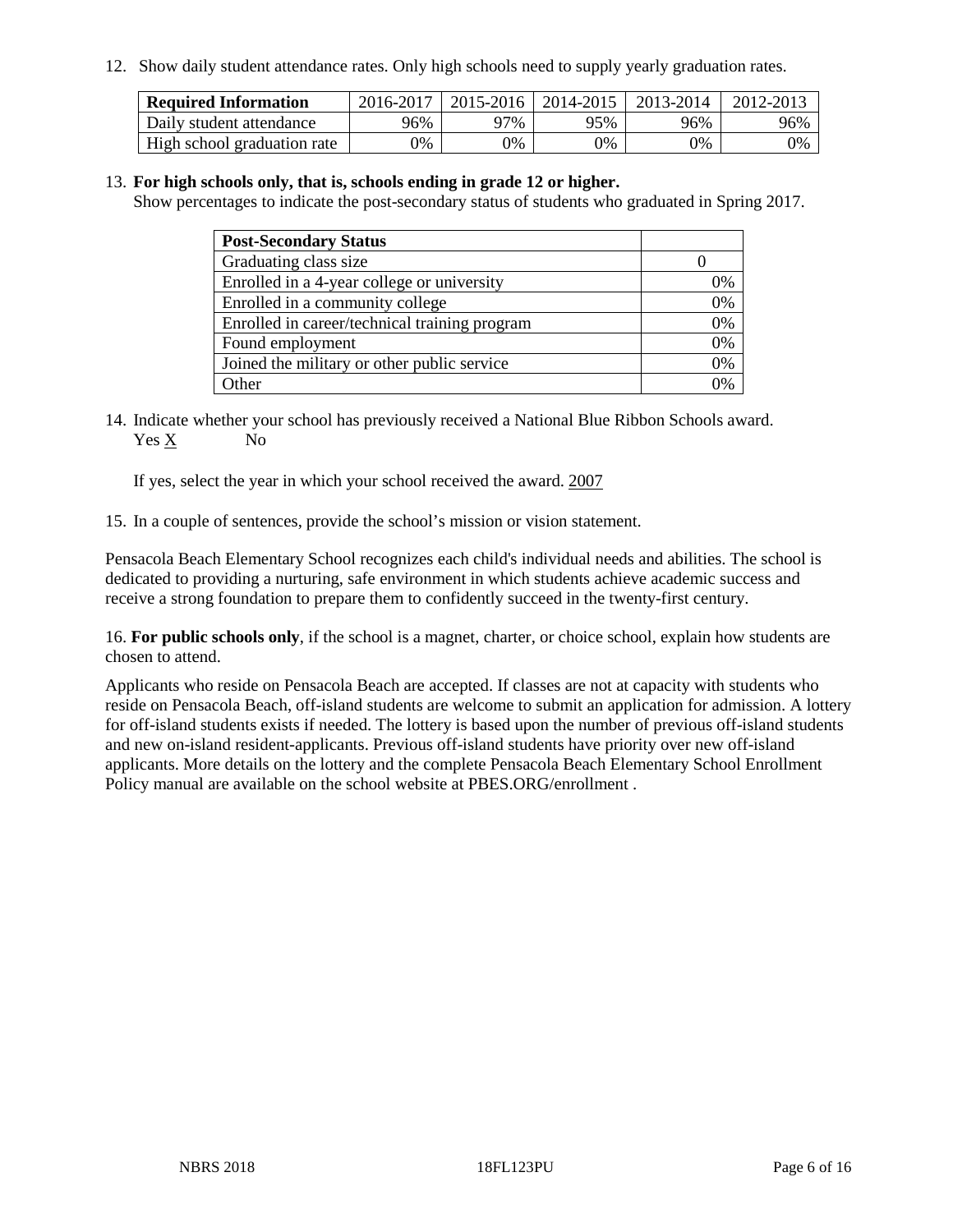# **PART III – SUMMARY**

Pensacola Beach Elementary School (PBES) is located on beautiful Santa Rosa Island - a barrier island between the mainland and the Gulf of Mexico; on the Panhandle of the State of Florida. The sugar-white sands of the island make this a unique location and PBES a unique school.

Our school was founded in 1979 by the Escambia County School District. The very first students who attended the "beach school" did so in the private home of Mr. Harry Gowens. Mr. Gowens was the first of many residents of Pensacola Beach to place their unwavering support in creating and sustaining PBES. With the help of Mr. Gowens' vision, the beach school was built in its present location. PBES has enjoyed many successful years as a public school within the Escambia County School District.

As early as 2000, Escambia County School District officials began discussions about closing the school. Parents, teachers, and community members banded together to keep their school open. In 2002, PBES became a public charter school. Throughout the PBES' existence, the school has consistently been a top performing school. PBES has been an "A" rated school in the state of Florida for 18 straight years. In 2007, PBES was selected as a National Blue Ribbon School. In 2010, the state of Florida officially recognized PBES as a "High Performing School", and in the fall of 2017, the state of Florida designated PBES a "School of Excellence." The goal of our school is to simply provide the very best educational experience for all of our children.

Our unofficial motto is "Work hard, play hard." We challenge our students each and every day to listen and to do their very best. We in turn, provide a high quality educational program, one that is researched based and tailored to meet the individual needs of each student. Students are expected to improve, at minimum, one year of educational growth every year.

PBES offers many unique programs that contribute to our students' success. A perfect example of this is our annual school-wide astronomy night. Volunteers from the local college and astronomy club set up telescopes and displays for students to explore hands on astronomy lessons. In lieu of the traditional competitive year end "field day", PBES hosts a campus-wide "water day" complete with water slides and fire fighter water hoses in which everyone is a "winner" for team building skills! Students are taught community service through our "Beach Safety Day". Each year, PBES invites students from a local rural school join our students to learn about marine life and the barrier island. "Global Corner" provides an opportunity for students to explore music, art, literature and foods from various countries. Our "Sandpiper Strut" brings fitness and the community together. Our entire student body, teachers, parents and staff members walk together down the main street of Via De Luna Drive to the pier to raise money for the school. Our Beach Brigade Program and Sand Dollar Store award students via "sand dollars" for their effort, work ethic and positive attitude toward learning.

Our philosophy is that ALL children can make academic gains. We provide nurturing classroom environments for students to achieve academic success as well as emotional and social growth. Core values such as diversity, integrity, patriotism, and respect are an integral part of our curriculum. These core values enable our students to develop self-confidence, critical thinking skills and appreciation for differences. Educating the "whole child" is the essence of our mission.

Our key strategies for academic success are differentiated instruction, responsive classroom environments, research-based instruction, and evidence based practices aligned to Florida state standards. Data from ongoing formative and summative assessments drive our curriculum, instructional strategies and practices.

As a charter school our challenge is being responsible for all aspects of the school: financial, educational, maintenance, facilities, transportation and community involvement. Administrators, teachers, staff and board members serve in multiple roles to meet these challenges. These roles include basic everyday tasks (such as car line, preparing lunches, making copies) to budget and board decisions. Everyone shares in the responsibilities of PBES. 2007 was a proud moment for our school. PBES was devastated by Hurricane Ivan in September of 2005. Most of the school buildings were completely destroyed. PBES students and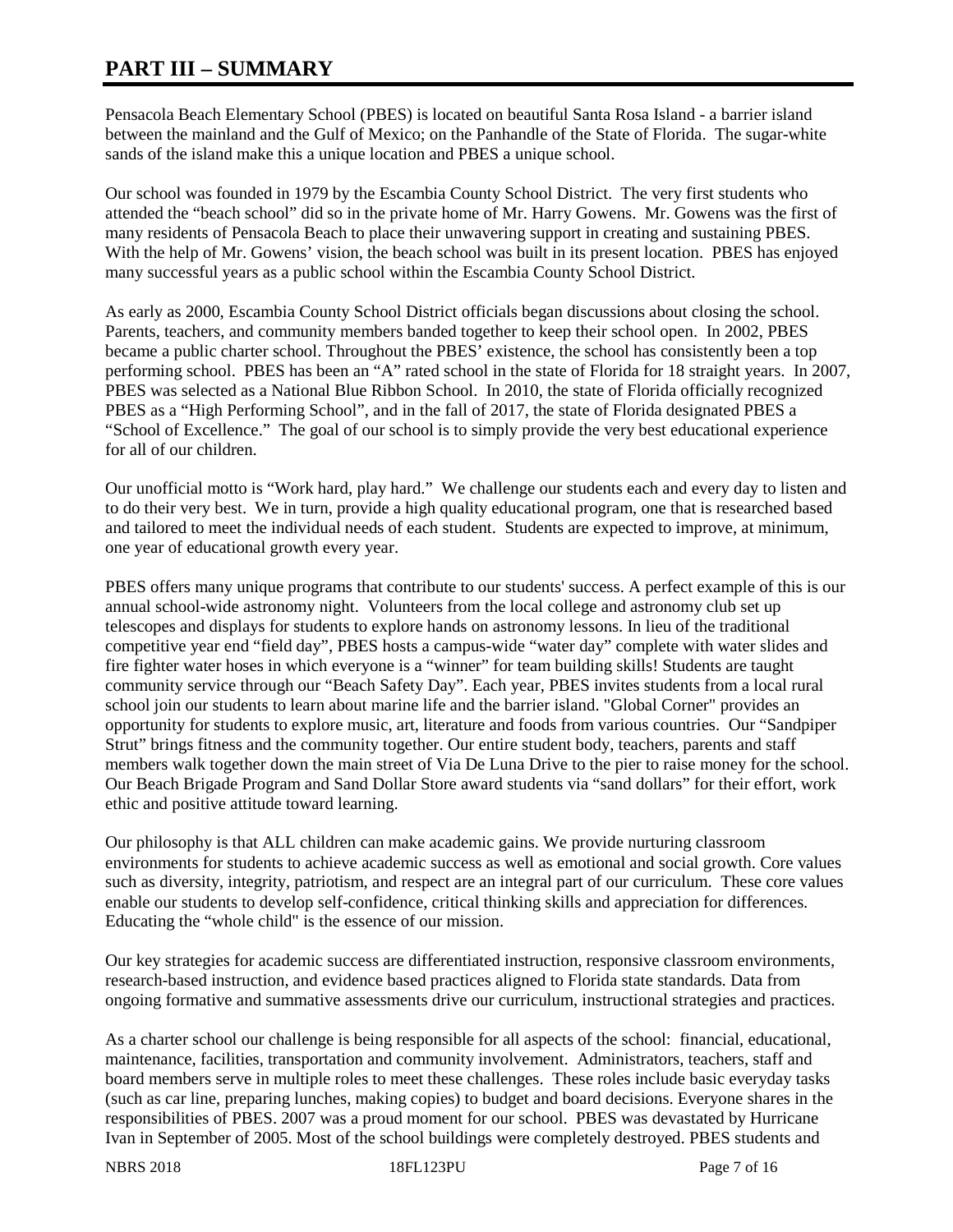faculty were forced to relocate to temporary classrooms off-island. In January 2006, we moved back "home" to Santa Rosa Island. Through all of the adversity, our community, our families, our staff and especially our students continued their commitment through hard work and determination. Receiving the National Blue Ribbon award in 2007 was the official recognition for what we already know, which is to succeed one must push through obstacles and rise above challenges. Since 2007, we continue to work hard.

The nomination of PBES as National Blue Ribbon School in 2018 recognizes the many efforts of our community, our parents and families, our students and the teachers and staff. What an honor to be recognized again!!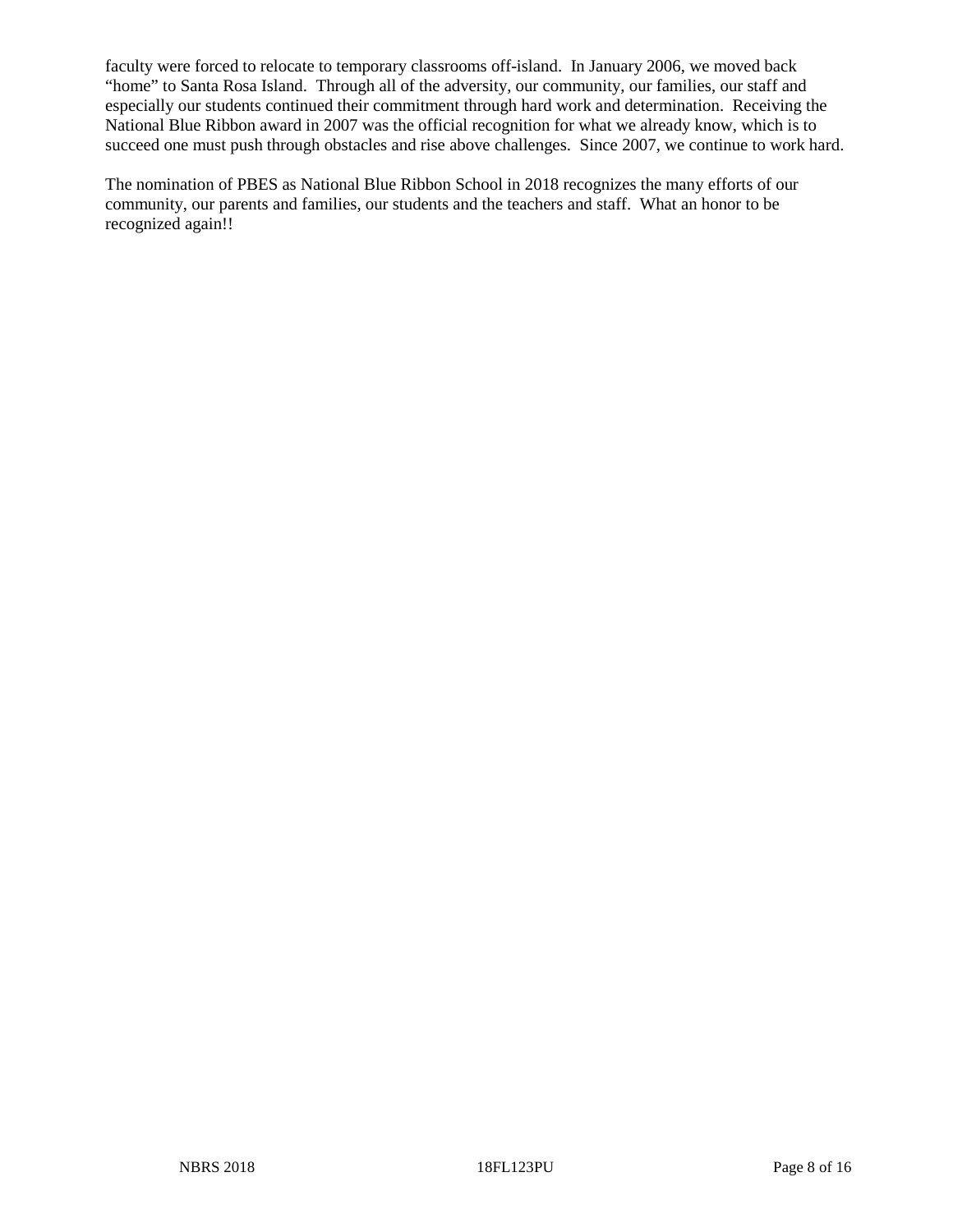## **1. Core Curriculum:**

Pensacola Beach Elementary School's core curriculum is researched based, aligned to Florida State Assessment standards and tailored to meet the individual needs of each student. The core curriculum encompasses a cross discipline approach. Subjects are taught through project based learning with students actively engaged and accountable for their learning experience. The core curriculum encompasses civics, community service, character development, health, fitness, music, art, and technology to teach the "whole child." Teachers scaffold their instruction to engage students, teach concepts, and offer remediation to those struggling.

#### Reading/ELA

Researched based reading materials that provide instruction in language, phonemic awareness, phonics, fluency, vocabulary and comprehension are used for reading instruction. Foundational skills begin with phonics and phonemic awareness building to fluency, comprehension and vocabulary skills. Students in grades K-2 "learn to read" using decoding, spelling and site word skills. Students in grades 3-5 "read to learn" using text structure, author are purpose, and vocabulary skills. Students are taught in small groups to independently read a passage, synthesize its meaning and apply their understanding in both formative and summative assessments. Students take ownership in reading through guided reading, shared reading, independent reading and reading aloud to develop their reading skills, strategies, confidence and increase their knowledge.

Our school wide writing program goal is to allow students to use writing for expression, creativity and imagination. Journal writing begins in the primary grades where grammar, punctuation and sentence structure are stressed. Intermediate grades write standard based compositions assessed in the areas of purpose, focus, organization, evidence, elaboration and mechanics using a writing rubric. Repeated opportunities to practice and ongoing feedback move our students from early literacy skills to more advanced compositions. After listening to music, students write their interpretation of the music in the form of poems, short stories, narratives and illustrations – combining music and literature.

#### Math

Our math curriculum includes problem solving, critical thinking, creativity, and innovation. We believe a real world problem approach and inquiry based tasks provide students with the math foundation they need to succeed in the 21st Century. STEM lessons lead to application of math skills learned. Students take ownership of their learning with choices, discovery, application, challenges, success and ongoing feedback. Interactive math journals are used in our weekly science labs by graphing data, finding averages and communicating results to assess validity. In addition to textbooks, educational technology programs (Prodigy, Reflex Math and Success Maker) supplement the classroom math program. Our students participate in a district-wide Sunshine Math competition every year.

#### Science

Students apply what they learn in science class to their everyday lives using a cross-disciplinary approach. The science curriculum is standards based. STEM lessons challenge students to plan, create, test, improve, ask and imagine a solution to a task. Application of knowledge is stressed. To build collaboration, school wide STEM lessons enable students to work hands on with partners or groups. Science labs have been developed for each science standard. Our students communicate their observations, discoveries and ideas in oral, written and project based presentations. Science Fairs are held each spring. Students compete in a Science Fair each spring that is judged by volunteers from the university. Students work with partners or groups to build their collaboration and communication skills through oral presentations, research papers or journals.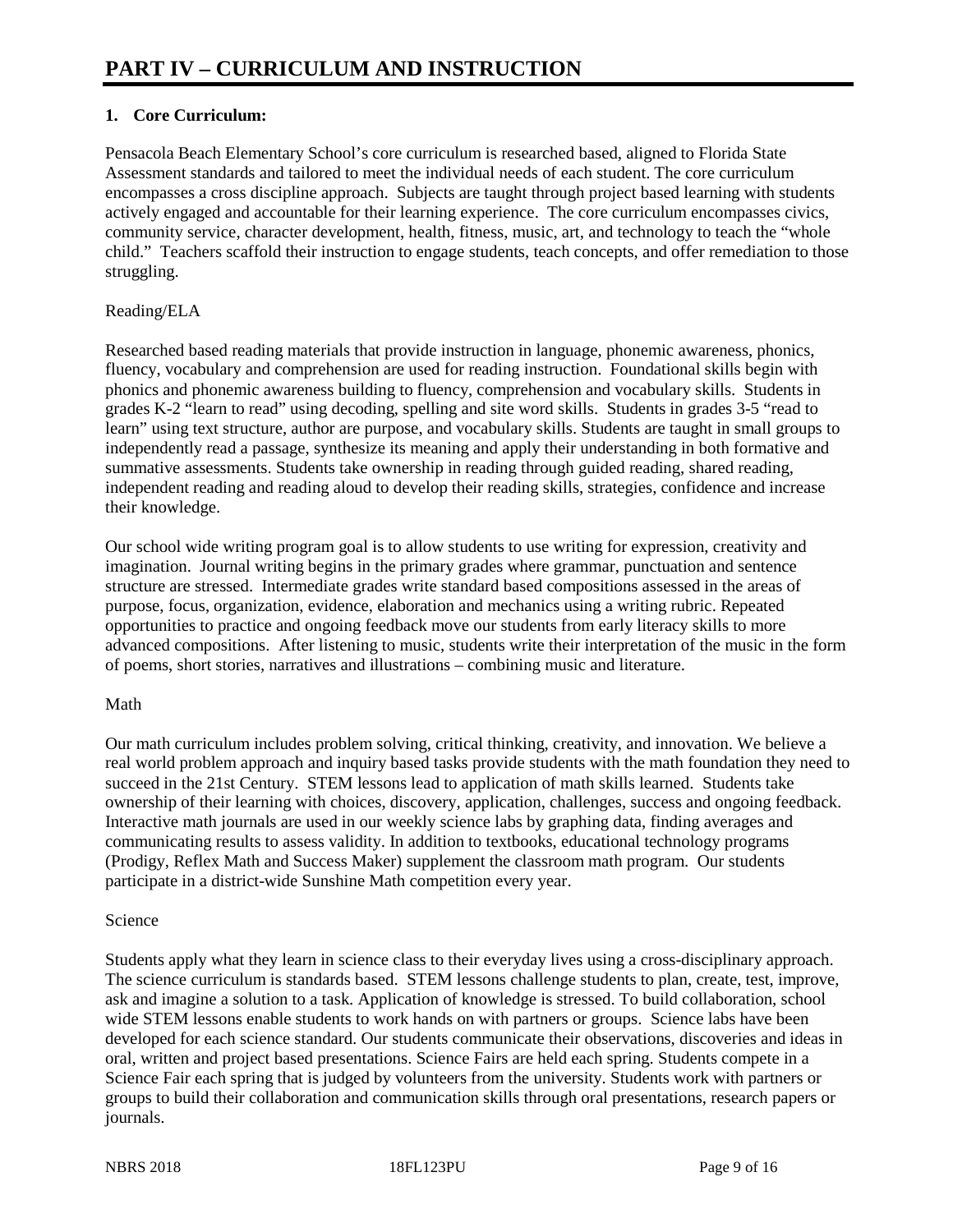#### Social Studies

Our social studies goal is to provide students a general understanding and importance of our world, country, state and community. Students learn about the environment, societies, economics and history through class projects and group discussions. Social Studies and ELA combine in our Biography Book Reports and History Fair Projects. Students participate in the Junior Optimist Club that instills the value of leadership, teamwork, and good citizenship. The club raises money for local charities – American Cancer Society, Red Cross, Foster Children Society and animal shelters. All students participate in food drives, recognizing our Veterans with a program, visiting nursing homes and hospitals and Ronald McDonald House. Ours students are taught to be appreciative and to give back to the community.

#### **2. Other Curriculum Areas:**

Pensacola Beach Elementary School recognizes that for students to succeed the needs of the "whole child" must be met. We provide creative experiences and activities to encourage students to explore and make discoveries about themselves. Our other academic classes elevate student skills and knowledge, build creativity and form lifelong learners.

#### Music

All students attend music every week. Our music teacher is the recipient of a Distinguished Music Educators Partnership/Yale School of Music award for her work with Pensacola Opera's educational outreach program "From Words to Music". Our second grade students select a book and turn it into an opera; from libretto to music to sets to costume to performance. Our music curriculum connects with our ELA curriculum by enhancing reading comprehension, listening skills, language development, memory work, and social skills. Higher cognitive skills are needed to read music and play instruments such as ukuleles and recorders. Memorizing songs enable our students to develop that part of their brain needed for higher cognition skills. Math skills are reinforced by understanding beat, rhythm, and scales, where children are learning how to divide, create fractions and recognize patterns. Science skills are strengthened through our sound wave unit, in which the various ways vibrations are achieved and manipulated to obtain sound and pitch are studied. Our "Soundpipers" student chorus performs for a variety of community audiences (Veterans, hospitals, nursing homes) to promote community service. Educational outreach programs from our local symphony, ballet, children's chorus and opera enrich our program and exposure students to all genres of music.

#### Art

Art education is offered once a week to every student. Tools used in art help to strengthen motor skills which in turn support penmanship, cutting with scissors, as well as illustrating with crayons and markers in the classroom. Art requires students to use creativity and critical thinking skills to create art projects. This improves cognition and decision making skills in the core subjects. Art education encourages students to engage in a variety of art experiences and develop solutions to problems. Students participate in art functions throughout the year: such as local art festivals, statewide art displays for the capitol, illustrations for the symphony/opera and Google Masterpiece contest.

#### Physical Education

Physical Education promotes life-long fitness, health, and wellness. P.E. is offered three times a week to all students and recess every day. P.E. increases self-discipline, reduces stress, improves self-confidence, and self-esteem: skills needed to succeed in the academic arena. Students also benefit from PE in that they learn the value of teamwork. The ability to work with others and collaborate on teams, track events, bike rodeo and Jump Rope for Heart help to support classroom activities in science and math. Wellness and fitness are subjects supported by the PE curriculum. Students participate in various running and biking events in the community. Dental health is promoted in grades kindergarten through second. A human growth and development presentation is given to fifth graders by local physicians to prepare them for changes that lie ahead.

#### Library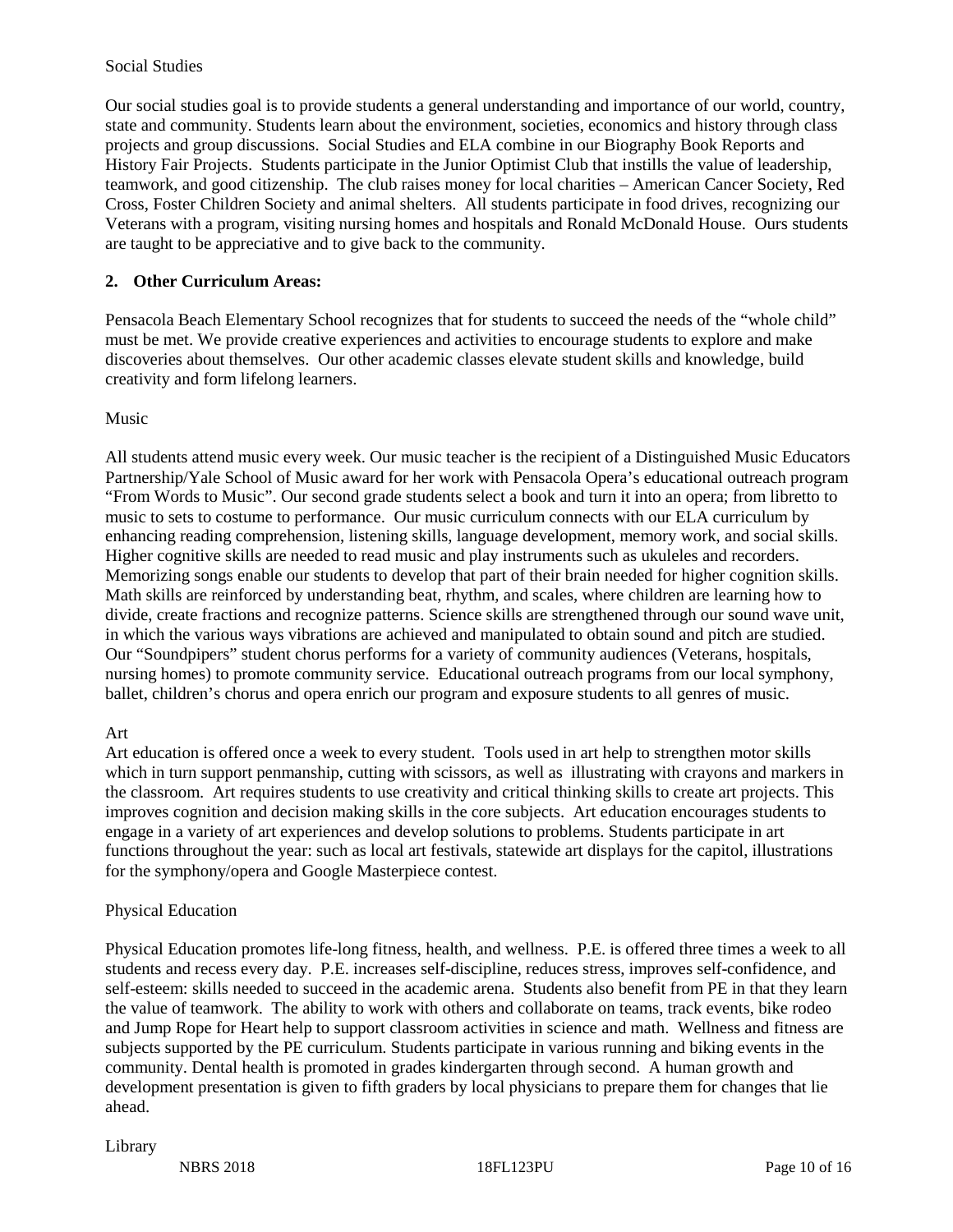Students visit the library every week. In addition to checking out books, the librarian reads aloud to students to encourage and model independent reading and listening skills. Students also meet guest readers and local authors during their library visits. The students learn the inner workings of a library and are taught how to digitally search for books and subject matter and then how to find those books on the shelves in the library. They learn how to use our library's technology and are well versed in how books are handled and cared for. Additional opportunities for students to visit the media center are Literacy Week and Dr. Seuss' Read across America Day. These school wide reading events increase students reading interest, skills, fluency and selfconfidence. Accelerated Reader participants enjoy several parties for goals met, given tee shirts and an end of the year party at a local book store.

#### Technology

Students use technology (Chrome Books, IPads, and Promethean Boards) throughout the school day in both the classroom and the computer lab. All students attend the computer lab every day. The math and reading programs used in the lab are both diagnostic and prescriptive. These programs allow students to not only progress, but to do so at each individual's own pace and specific level. Our technology curriculum includes coding, documents, assessments, slide shows and emails.

#### **3. Instructional Methods, Interventions, and Assessments:**

Pensacola Beach Elementary School's instructional methods are balanced between direct and student directed instruction. Students are provided learning activities to discover meaning through exploration. They interact and are actively involved in the learning process, while the teacher serves as facilitator allowing student to work with content to draw understanding.

Responsive classrooms, continuous assessments, flexible groupings, and pacing optimize the learning environment and maximize achievement for all students at PBES. A multiple tiered system of support (MTSS) that encompasses a Response to Intervention (RTI) framework is used for students struggling academically or behaviorally. More intense instruction and research-based intervention adjustments are made for students who need more support, accommodations, or modifications to the curriculum.

Small group instruction is used with students paired by skill level. These groups allow students to engage in activities, participate in discussions and succeed at their level. Groups are fluid, in that students can move as needed based on mastery of skills taught. For those students needing more intense instruction, teacher directed small groups and individual instruction with the literacy coach are used to support understanding and progress. Mixed reading groups provide each student an opportunity to contribute to the learning goal. Independent small groups and peer groups are used to improve listening skills, increase participation, and develop oral language skills.

Differentiated instruction is crucial to the multiple tiered system of support framework. Students of different abilities are provided different instructional paths to apply, develop, and understand information. For example, during reading class students learn how the "theme" of a story is used by an author. Students are allowed to select a passage based on their reading skills and identify the theme of their passage. STEM (Science, Technology, English, and Math) lessons are used in the classroom that challenge students to plan, create, test, improve, ask, and imagine a solution to a task. School wide STEM lessons ranging from "Rockin' Roller Coasters" to Bottle Flippin' and Lego Towers enable students to collaborate, challenge, and communicate their ideas with their peers.

On-going assessments, both formative and summative, allow teachers to monitor the progression of each student, as well as provide solutions for students with a learning gap. The principal, parents and instructor teams are actively engaged in data based decisions for students performing in the lower quartile or those in the RTI process. Students use assessment information to monitor what they are learning and make adjustments to what or how he or she learns. For example, students' conference with instructors to review writing assignments and the rubrics used to assess their progress. Students meet with the technology instructor to review their progress in Success Maker in the areas of math and reading.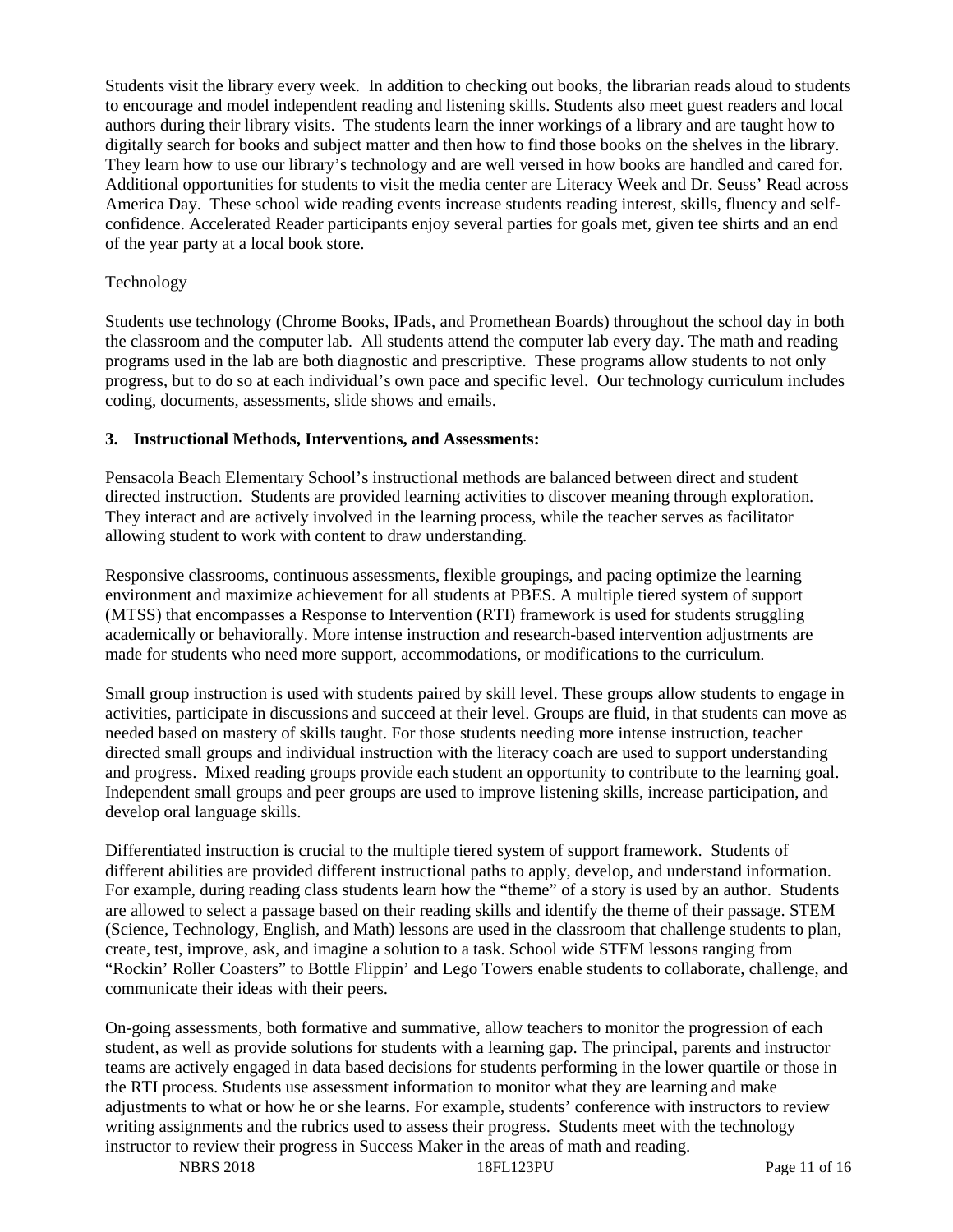All grades at PBES use multiple assessments. Journals, quizzes, projects, reports, stories, and selfassessments are used to assess academic content. Role-plays, experiments, performances, and manipulatives provide teachers with observational assessments. Conversation assessments (oral presentations, and peer conferences) are used in Science Fair, history projects, book reports, and research reports. Data results are continuously monitored to determine student progression, modify curriculum materials, and adjust instructional strategies and pacing. Explicit instruction is given at all grade levels to ensure clarity for learning tasks and goals. Teachers set expectations, identify the task needed to reach the learning goal. Goals for the day and week are written on the board and classes begin with a "snapshot" of previous concepts taught, question and answer time to clarify misunderstandings or confirm understanding. For example, before teachers introduce a new math concept, back ground knowledge is used to determine the students understanding of the concept; then the teacher provides example and non-examples to clarify the lesson.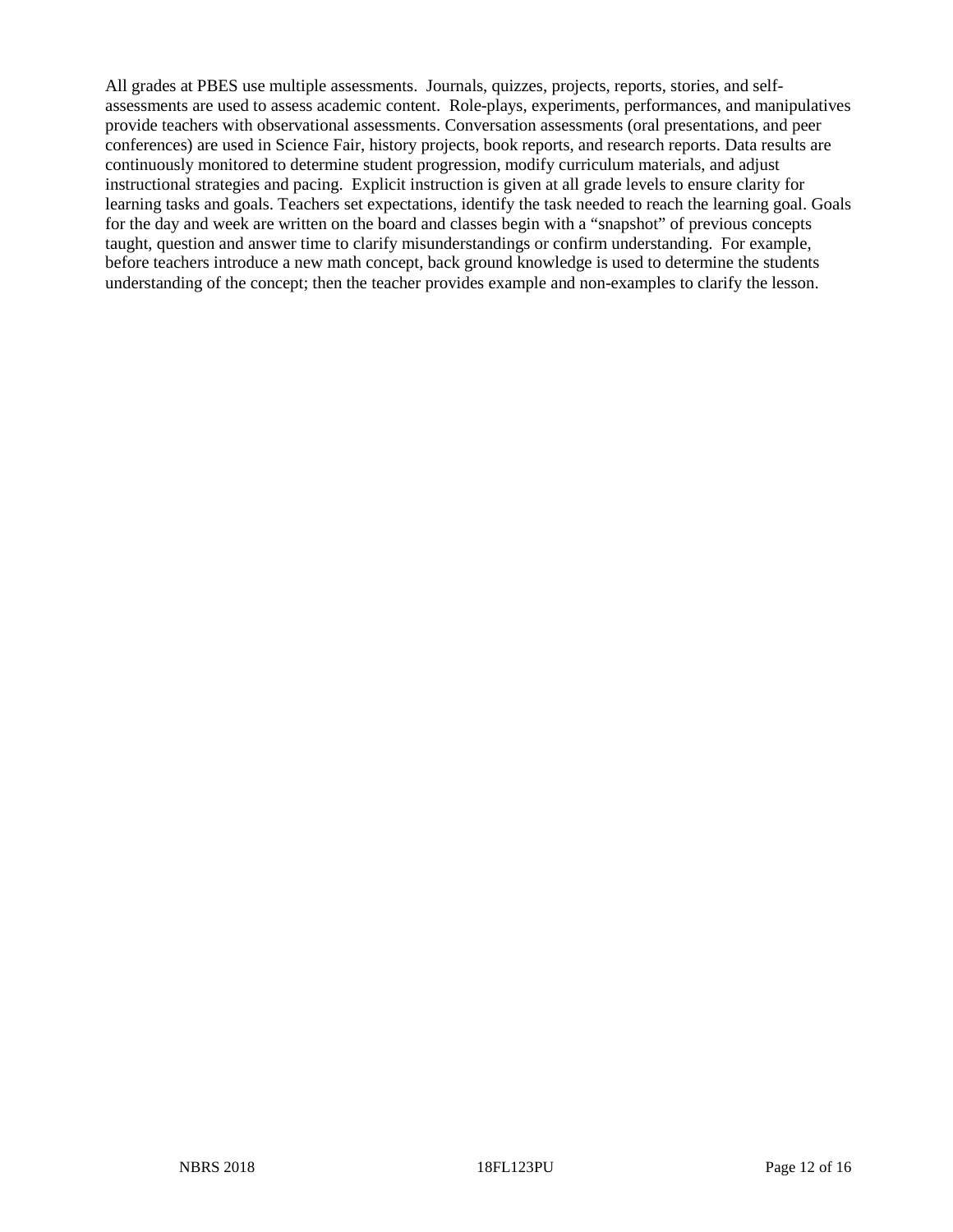## **1. School Climate/Culture:**

Built on pilings, located on the beach, and painted in soft tropical colors - our school exudes an appealing educational setting. Students are appreciated for who they are as individuals. Families know that their children's welfare can be trusted with the staff. Children feel safe here at PBES. Success breeds success.

Pensacola Beach Elementary School (PBES) sets high standards and we ALL work hard to meet the challenges. PBES is a family that cares for the individual. School lunches are given to those students who leave their lunch at home. A sign in the office says "Flip Flop Repair Shop" for those days when shoes break. Every Friday, school shirts are worn to remind us of the pride we have in our school. Our students enjoy attending school because they feel that they belong to the "Sandpiper" family. Books published by classes, canvas art work hung in each classroom and snapshots of students on classroom bulletin boards create a sense of belonging. Students are responsible for school "chores" such as morning announcements, greeting guests, and updating the school marquee. This environment results in students who are eager to come to school and enthusiastic about learning.

Our staff's goal is simple and that is to teach children what they need to know to succeed. We teach this in a nurturing environment. Students are rewarded for positive behavior through our Sand Dollar and Beach Brigade programs. Students recognize that mistakes are opportunities to learn and grow. A school-wide behavior program using a growth mindset philosophy is used at PBES. Students are taught that mistakes are proof of effort, and through continued mindset redirection, students can make it a habit to turn negative thinking into positive encouragement. Instead of telling themselves that they are not good at something because of a mistake, a growth mindset approach would remind students of the aspects they do understand and now just to fill in the missing pieces. This method breeds independence, pride, confidence, and personal satisfaction.

The Board of Directors host a "Back to School" luncheon and an annual holiday party for our staff at a local restaurant in appreciation for their hard work and dedication. The Board, through the principal, provides the staff a great educational setting. They are cognizant of always looking for ways to improve the educational setting for the staff and the school.

A sense of belonging and appreciation for others summarizes our school culture.

### **2. Engaging Families and Community:**

Pensacola Beach Elementary School (PBES) is highly visible in the community of Pensacola Beach. The Board of Directors, comprised of four community members, raise funds from the community through our Partners in Education Program. The PTA has 100% membership from the parents and staff. The PTA also raises money to support our educational programs. Civic Organizations, churches, fire department, sheriff department support our school as well. School organizations and community organizations partner to continue to improve the quality of education for our students.

Community groups like the Pensacola Beach Optimist Club (PBOC) host a fundraiser annually to support our school. The staff and parents attend the Kentucky Derby Party each year to support the PBOC. The PBOC sponsors our Bike Rodeo, and judges our students participating in the annual Optimist Speech Contest. They also provide a reception for all participants and families following the event.

The Pensacola Beach Women's Club donates to our school annually. The club also provides volunteers during our PTA Fall Festival. PBES faculty provides support to the Women's Club fundraiser by volunteering for their events.

Parent's support our school through the PTA. "The Outstanding PTA Organization – for Local Unit Volunteer Hours" was awarded to our PTA in 2017. The PTA works with the teachers to enhance their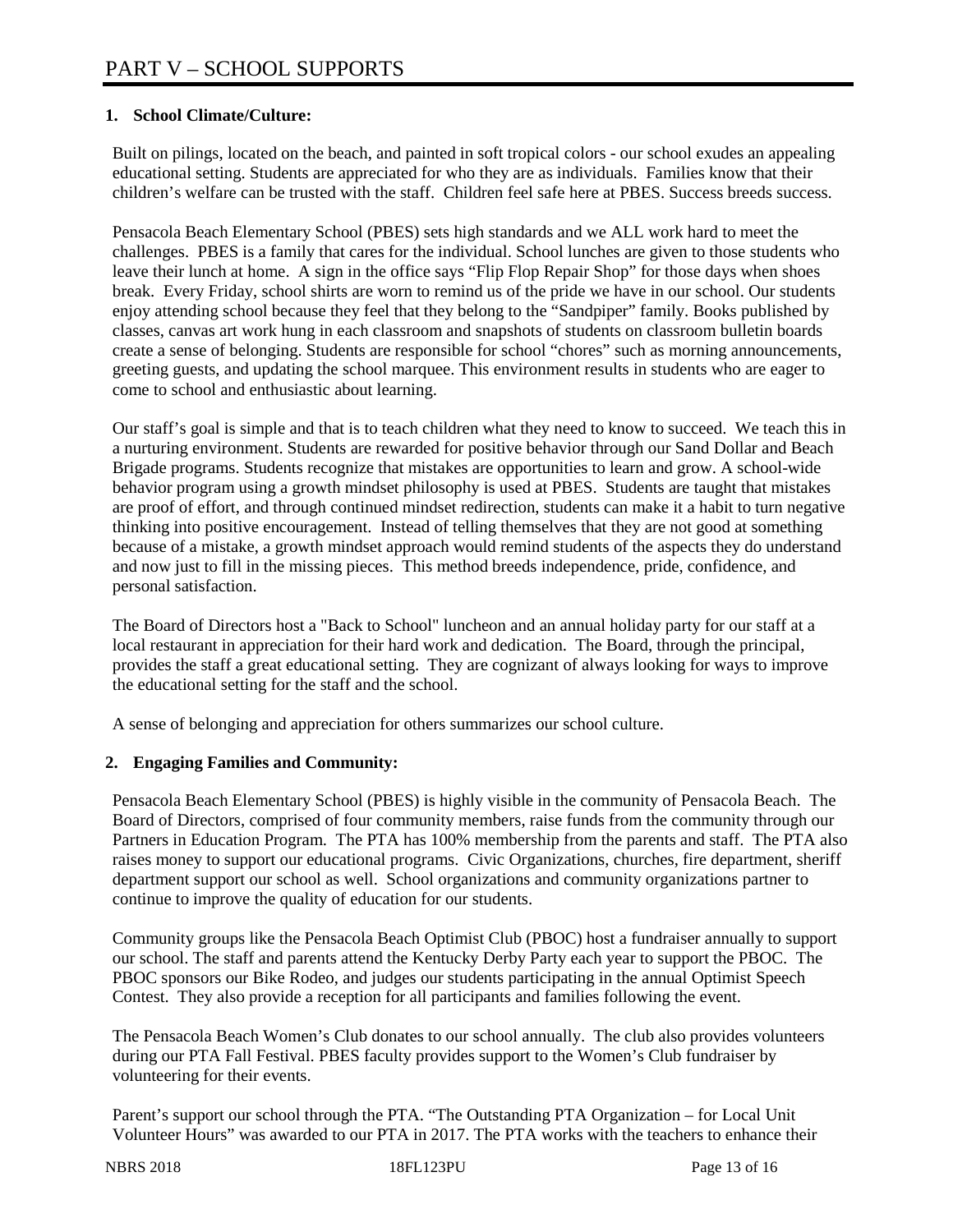classrooms and school grounds in numerous ways: such as educational materials, field trips and guest speakers. PTA members volunteer for meet and greet, they serve school lunches, work at the Sand Dollar Store and Beach Brigade. The PTA also sponsors our PBES yearbook and they frame our school-wide photo each year.

Two local churches support our school. Our Lady of the Assumption Catholic Church allows us to use their facility for our holiday program and our fifth grade promotion ceremony. The Pensacola Community Church hosts our second grade opera, Beach Brigade, Optimist speeches, and PTA events.

The local Elks Lodge donates to our school and they award 2 fifth grade students with good citizenship certificates.

The Pensacola Beach Fire Department is directly across the street from the school. The firemen provide school-zone services at the beginning of the year. They host Fire Safety field trips for students in grades kindergarten through second. They also repair our flag pole if needed. They too, are a Partner in Education.

Our Sheriff's Department frequents our campus. Deputies monitor the school zone to ensure cars are traveling at a slow, safe speed during school hours.

At the end of each year our students participate in the "Sandpiper Strut". This is a mile hike down to the center of the Pensacola Beach. This day is to show everyone our pride in ourselves and our community.

#### **3. Professional Development:**

Pensacola Beach Elementary School's professional development approach is one grounded in the belief that "Great Teachers Make Great Students." Our professional development is based on our students and their needs. An overview of our professional development is one that allows our teachers to collaborate with other educators, to learn about new technology, changes in laws, subject area content updates, and student learning needs aligned to state standards and Florida assessments.

PBES teachers may choose their professional development. This is in contrast to other schools where teachers must attend preselected programs and classes. Teachers are encouraged to seek out high performing schools to broaden their opportunities for professional development. Teachers attend out of district workshops to stay current on educational trends and programs. Workshops attended by our teachers include a wide range of subject areas (FETC Technology Conference, Daily 5 Literacy Workshop, Write Score, and Kagan Cooperative Learning).

To stay abreast of local educational programs, teachers attend professional development workshops at the district and university level. Teachers attend district subject area meetings. Individual teachers lead workshops on campus to inform and train other teachers and staff members.

Our school shares a cohesive writing program as a result of professional development. The literacy coach provides hands on training, she attends classroom sessions, and she role models writing lessons in the classroom. She mentors the teachers on how to score essays using the rubric. For those students not achieving the content standards, the literacy coach and teacher meet to create learning tasks to improve student performance. Our students writing skills have increased our Reading, Science, Social Studies and Math scores in weekly quizzes, tests and presentations. The students have more confidence in their writing skills and the transition to the next grade is smoother with this writing program.

Our fourth and fifth grade classrooms have incorporated Chrome books into their daily curriculum. Initially this posed a challenge to teachers since they had no background in running or implementing these devices successfully. Teachers attended summer professional development to learn more about how to not only maintain the machines in house, but provide training to students and parents as well. Improvements in student achievement in math, science, and vocabulary development have been reflected in STAR and Discovery Ed assessments.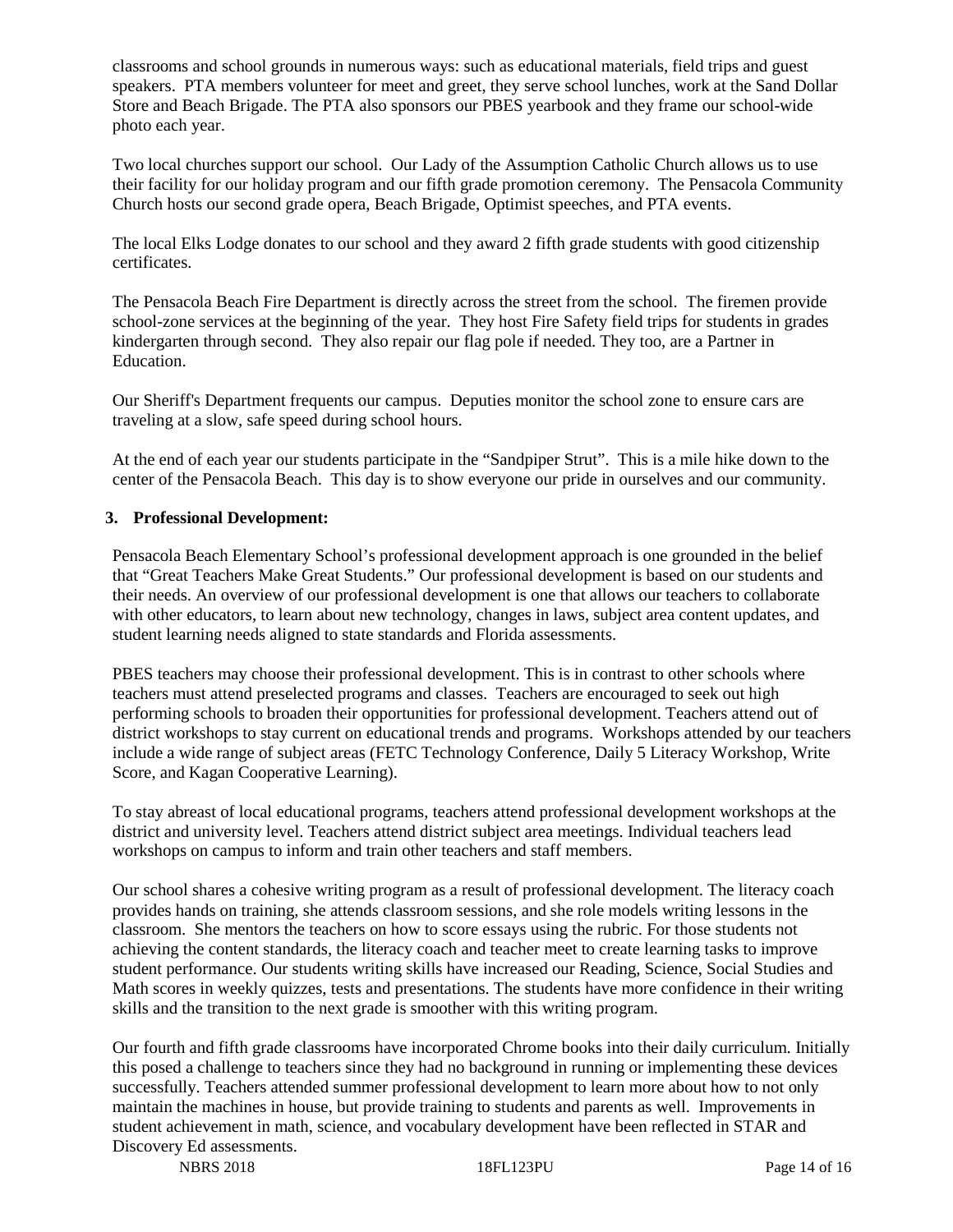Professional development allows our teachers career building opportunities that improve their learning environments, their instruction, and thus increase student academic gains.

#### **4. School Leadership:**

When asked by a local media outlet after receiving the National Blue Ribbon School award in 2007, "who does Pensacola Beach Elementary School compete against now?," the principal simply said, "we don't compete against other schools, we compete against ourselves." The principal's philosophy is simple: Respect yourself, Respect others, Respect property. The principal wants the students to respect themselves by listening to the people who care for them the most. Listen to their parents, grandparents and at our school, their teachers. Do the very best one can do and ask for assistance only after one has done their best.

Respect others – set a good example for others to follow. Be available to assist others when and where it is needed. Be a friend to others and support your classmates. Respect property – show pride in your school, your school campus, your classroom, your desk and your personal area. Respect for yourself, respect for other and respect for property all lead to a successful school. Additionally, the principal believes in the empowerment of the staff. This extends to providing the staff with a classroom setting and the tools that are conducive to both teaching and learning. The principal's expectation is that all stake-holders work as one to do what is best for the children. Our principal is very visible member of the community; he is a member of the Pensacola Beach Optimists Club, a 2015 United States Navy Blue Angel V.I.P. and the 2016 Pensacola Beach Christmas Parade Grand Marshall.

The teachers may describe the principal as a "one-man show". The principal describes himself as "fortunate" to be the leader of a great school with great students, supportive parents and community. He is involved in Partners in Education (PIE) which raises money from the community and parents. Each year the over \$50,000.00 is raised to support our school. These funds supply the staff with what they need to provide the best for their students. PIE funds have allowed to school to build more classrooms, replace air conditioning units with a new cost effective, energy saving geo-thermal system as well as replace fluorescent lighting with cost effective LED lighting.